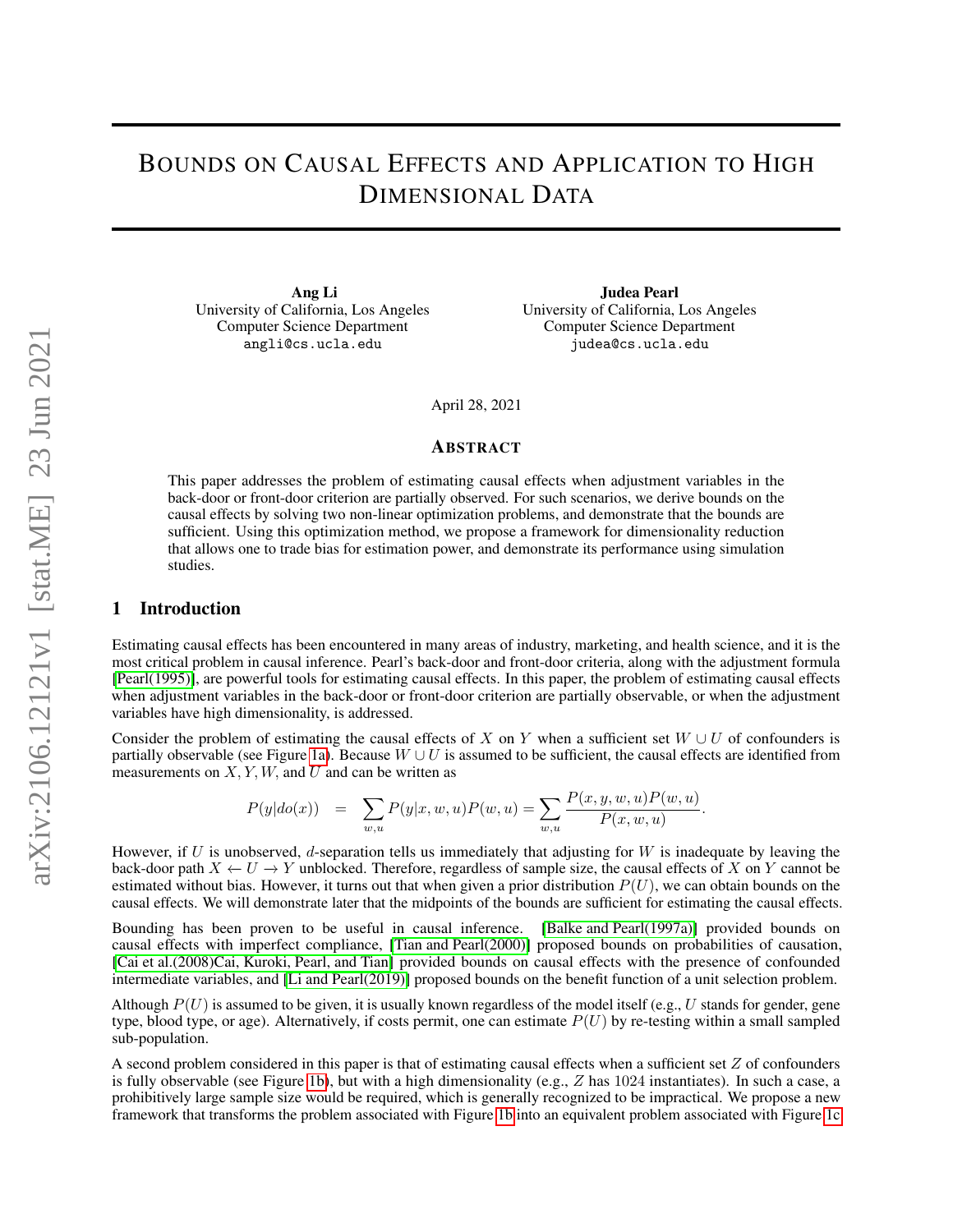<span id="page-1-0"></span>

Figure 1: Needed the causal effects of  $X$  on  $Y$ .

containing W and U, which have much smaller dimensionalities (e.g., W and U have 32 instantiates). We then estimate bounds on causal effects of the equivalent problem and take the midpoints as the effect estimates. We demonstrate through a simulation that this method can deliver good estimates of causal effects of the original problem.

### 2 Preliminaries & Related Works

In this section, we review the back-door and front-door criteria and their associated adjustment formulas [\[Pearl\(1995\)\]](#page-9-0). We use the causal diagrams in [\[Pearl\(1995\),](#page-9-0) [Spirtes et al.\(2000\)Spirtes, Glymour, Scheines, and Heckerman,](#page-9-2) [Pearl\(2009\),](#page-9-3) [Koller and Friedman\(2009\)\]](#page-8-3).

One key concept of a causal diagram is called d-separation [\[Pearl\(2014\)\]](#page-9-4).

Definition 1 (d-separation). *In a causal diagram* G*, a path* p *is blocked by a set of nodes* Z *if and only if*

- *1.* p contains a chain of nodes  $A \to B \to C$  or a fork  $A \leftarrow B \to C$  such that the middle node B is in Z (i.e., B *is conditioned on), or*
- *2.* p *contains a collider*  $A$  →  $B$  ← C *such that the collision node* B *is not in* Z, and no descendant of B *is in* Z.

*If* Z *blocks every path between two nodes* X *and* Y *, then* X *and* Y *are* d*-separated conditional on* Z*, and thus are independent conditional on* Z, denoted as  $X \perp Y \mid Z$ .

With the concept of d-separation in a causal diagram, Pearl proposed the back-door and front-door criteria as follows:

Definition 2 (Back-Door Criterion). *Given an ordered pair of variables* (X, Y ) *in a directed acyclic graph* G*, a set of variables* Z *satisfies the back-door criterion relative to* (X, Y )*, if no node in* Z *is a descendant of* X*, and* Z *blocks every path between* X *and* Y *that contains an arrow into* X*.*

If a set of variables Z satisfies the back-door criterion for X and Y, the causal effects of X on Y are given by the adjustment formula:

<span id="page-1-1"></span>
$$
P(y|do(x)) = \sum_{z} P(y|x, z)P(z).
$$
 (1)

Definition 3 (Front-Door Criterion). *A set of variables* Z *is said to satisfy the front-door criterion relative to an ordered pair of variables*  $(X, Y)$  *if* 

- Z *intercepts all directed paths from* X *to* Y *;*
- *there is no back-door path from* X *to* Z*; and*
- *all back-door paths from* Z *to* Y *are blocked by* X*.*

If a set of variables Z satisfies the front-door criterion for X and Y, and if  $P(x, Z) > 0$ , then the causal effects of X on Y are given by the adjustment formula:

<span id="page-1-2"></span>
$$
P(y|do(x)) = \sum_{z} P(z|x) \sum_{x'} P(y|x', z) P(x').
$$
 (2)

The back-door and front-door criteria are two powerful tools for estimating causal effects; however, causal effects are not identifiable if the set of adjustment variables  $Z$  is not fully observable. [\[Tian and Pearl\(2000\)\]](#page-9-1) provided the naivest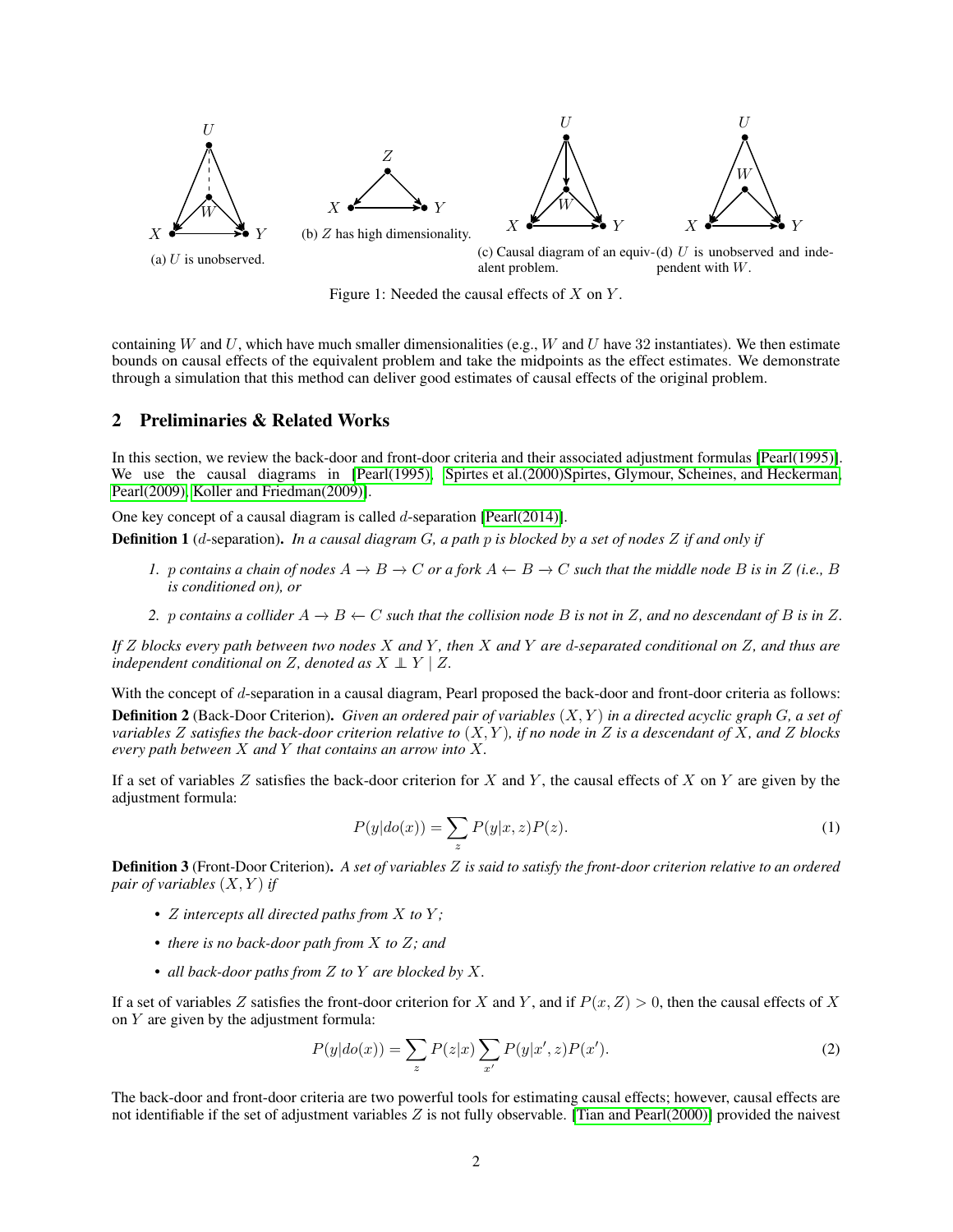bounds for causal effects (Equation [3\)](#page-2-0), regardless of the causal diagram.

<span id="page-2-0"></span>
$$
P(x,y) \le P(y|do(x)) \le 1 - P(x,y'). \tag{3}
$$

As the first contribution of this study, we obtain narrower bounds of the causal effects by leveraging another source of knowledge, i.e., a causal diagram behind data combined with measurements of a set W (observable part of  $Z$ ) of covariates and a prior information of a set U (unobservable part of  $Z$ ), in a causal diagram in which the bounds are solutions to two non-linear optimization problems. We illustrate that the midpoints of the bounds are sufficient for estimating the causal effects.

Using this optimization method, our second contribution is the proposal of a new framework for estimating causal effects when a set of fully observable adjustment variables  $Z$  has a high dimensionality without any assumption regarding the data-generating process. [\[Maathuis et al.\(2009\)Maathuis, Kalisch, Bühlmann, et al.\]](#page-9-5) proposed a method of estimating causal effects when the number of covariates is larger than the sample size. However, it relies on several assumptions, including the assumption that the distribution of covariates is multivariate normal. The method is limited if the distribution of covariates is unknown or does not have accuracy estimate owing to the limitation of the sample size.

## 3 Bounds on Causal Effects

In this section, we demonstrate how bounds on causal effects with partially observable back-door or front-door variables can be obtained through non-linear optimizations.

#### <span id="page-2-2"></span>3.1 Partially Observable Back-Door Variables

Theorem 4. *Given a causal diagram* G *and a distribution compatible with* G*, let* W ∪U *be a set of variables satisfying the back-door criterion in* G *relative to an ordered pair*  $(X, Y)$ *, where*  $W \cup U$  *is partially observable, i.e., only probabilities* P(X, Y, W) *and* P(U) *are given, the causal effects of* X *on* Y *are then bounded as follows:*

$$
LB \le P(y|do(x)) \le UB
$$

*where LB is the solution to the non-linear optimization problem in Equation [4](#page-2-1) and UB is the solution to the non-linear optimization problem in Equation [5.](#page-2-1)*

<span id="page-2-1"></span>
$$
LB = \min \sum_{w,u} \frac{a_{w,u}b_{w,u}}{c_{w,u}},\tag{4}
$$

$$
UB = \max \sum_{w,u} \frac{a_{w,u}b_{w,u}}{c_{w,u}},\tag{5}
$$

*where,*

$$
\sum_{u} a_{w,u} = P(x, y, w), \sum_{u} b_{w,u} = P(w), \sum_{u} c_{w,u} = P(x, w) \text{ for all } w \in W; \nand for all  $w \in W$  and  $u \in U$ ,  
\n $b_{w,u} \ge c_{w,u} \ge a_{w,u},$   
\n $\max\{0, p(x, y, w) + p(u) - 1\} \le a_{w,u} \le \min\{P(x, y, w), p(u)\},$   
\n $\max\{0, p(w) + p(u) - 1\} \le b_{w,u} \le \min\{P(w), p(u)\},$   
\n $\max\{0, p(x, w) + p(u) - 1\} \le c_{w,u} \le \min\{P(x, w), p(u)\}.$
$$

#### <span id="page-2-3"></span>3.2 Partially Observable Front-Door Variables

Theorem 5. *Given a causal diagram* G *and distribution compatible with* G*, let* W ∪ U *be a set of variables satisfying the front-door criterion in* G *relative to an ordered pair*  $(X, Y)$ *, where*  $W \cup U$  *is partially observable, i.e., only probabilities*  $P(X, Y, W)$  *and*  $P(U)$  *are given and*  $P(x, W, U) > 0$ *, the causal effects of* X *on* Y *are then bounded as follows:*

$$
LB \le P(y|do(x)) \le UB
$$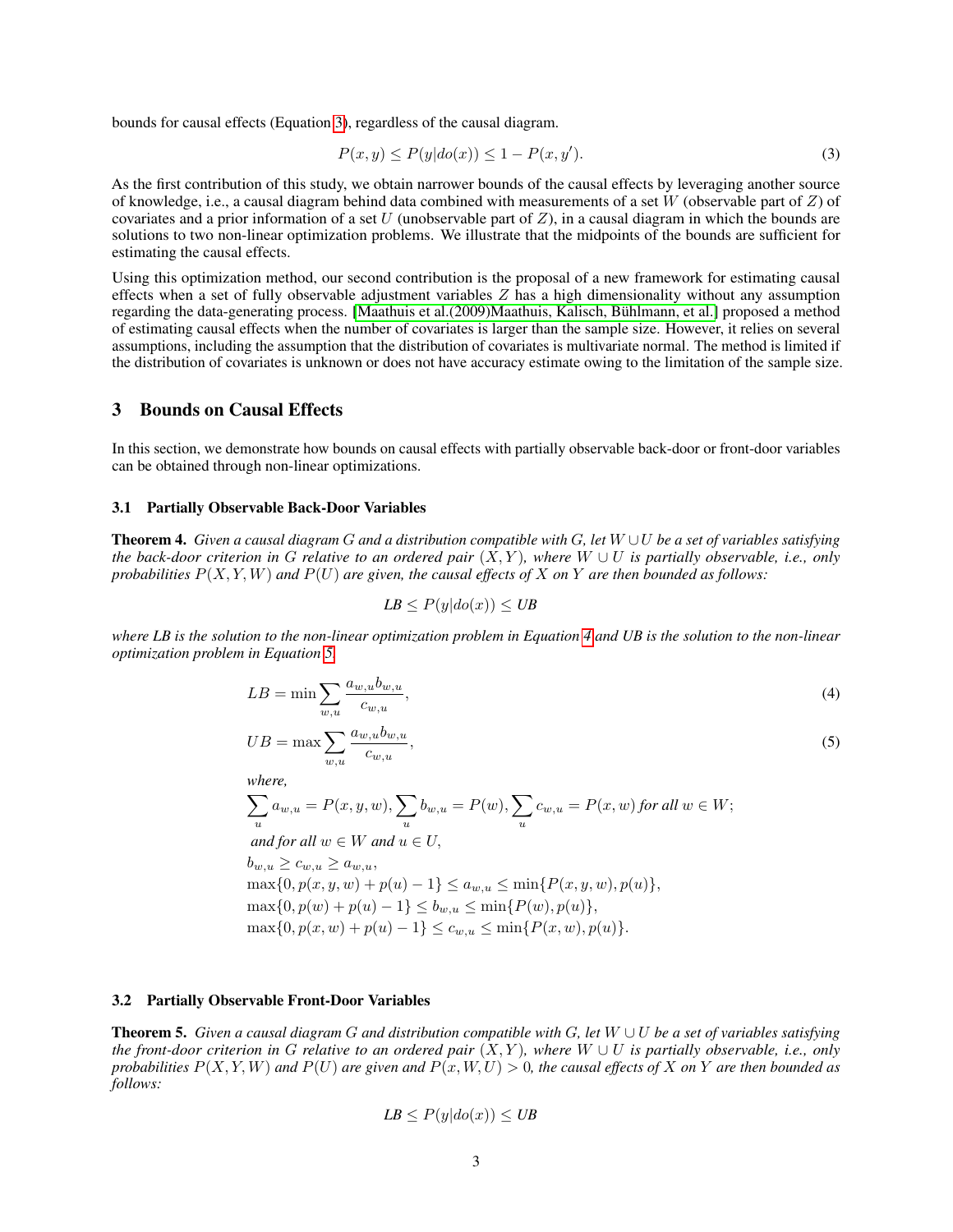*where LB is the solution to the non-linear optimization problem in Equation [6](#page-3-0) and UB is the solution to the non-linear optimization problem in Equation [7.](#page-3-0)*

<span id="page-3-0"></span>
$$
LB = \min \sum_{w,u} \frac{b_{x,w,u}}{P(x)} \sum_{x'} \frac{a_{x',w,u} P(x')}{b_{x',w,u}},
$$
\n(6)

$$
UB = \max \sum_{w,u} \frac{b_{x,w,u}}{P(x)} \sum_{x'} \frac{a_{x',w,u} P(x')}{b_{x',w,u}},
$$
\n(7)

*where,*

$$
\sum_{u} a_{x,w,u} = P(x, y, w), \sum_{u} b_{x,w,u} = P(x, w) \text{ for all } x \in X \text{ and } w \in W;
$$
  
and for all  $x \in X, w \in W$ , and  $u \in U$ ,  

$$
b_{x,w,u} > a_{x,w,u},
$$

$$
\max\{0, p(x, y, w) + p(u) - 1\} \le a_{x, w, u} \le \min\{P(x, y, w), p(u)\},
$$
  

$$
\max\{0, p(x, w) + p(u) - 1\} \le b_{x, w, u} \le \min\{P(x, w), p(u)\}.
$$

Notably, if any observational data (e.g.,  $P(U)$ ) are unavailable in the above theorems, we can remove that term, and the rest of non-linear optimization problems still provide valid bounds for the causal effects. In general, midpoints of bounds on causal effects are effective estimates. However, the lower (upper) bounds are also informative, which can be interpreted as the minimal (maximal) causal effects. The proofs of Theorems [4](#page-2-1) and [5](#page-3-0) are provided in the appendix.

# 4 Example

Herein, we present a simulated example to demonstrate that the midpoints of the bounds on the causal effects given by Theorem [4](#page-2-1) are adequate for estimating the causal effects.

#### 4.1 Causal Effect of a Drug

Drug manufacturers want to know the causal effect of recovery when a drug is taken. Thus, they conduct an observational study. Here, the recovery rates of 700 patients were recorded. A total of 192 patients chose to take the drug and 508 patients did not. The results of the study are shown in Table [1.](#page-4-0) Blood type (type O or not) is not the only confounder of taking the drug and recovery. Another confounder is age (below the age of 70 or not). The manufacturers have no data associated with age. They only know that 85.43% of people in their region are below the age of 70.

Because both age and blood type are confounders of taking the drug and recovery, and the observational data associated with age are unobservable, the causal effect is not identifiable.

Let  $X = x$  denote the event that a patient took the drug, and  $X = x'$  denote the event that a patient did not take the drug. Let  $Y = y$  denote the event that a patient recovered, and  $Y = y'$  denote the event that a patient did not recover. Let  $W = w$  represent a patient with blood type O, and  $W = w'$  represent a patient without blood type O. Let  $U = u$ represent a patient below the age of 70, and  $\hat{U} = u'$  represent a patient above the age of 70. The causal diagram is shown in Figure [1d.](#page-1-0)

An option for the manufacturers could be estimating the causal effect through the Tian-Pearl bounds in Equation [3](#page-2-0) and the observational data from Table [1,](#page-4-0) where

$$
P(x, y) = \sum_{w} P(y|x, w)P(x|w)P(w) = 0.2257,
$$
  

$$
1 - P(x, y') = 1 - \sum_{w} P(y'|x, w)P(x|w)P(w) = 0.9514.
$$

Therefore, the bounds on the causal effect estimated using Equation [3](#page-2-0) are  $0.2257 \leq P(y|do(x)) \leq 0.9514$ , where the causal information of the covariate W and the prior information  $P(U)$  are not used. These bounds are not sufficiently informative to conclude the actual causal effect. Although one may believe that we can use the midpoint of the bounds (i.e., 0.5886), the gap (i.e., 0.9514  $-$  0.2257 = 0.7257) between the bounds is not small; hence, this point estimate is unconvincing.

Now, considering the proposed bounds in Theorem [4](#page-2-1) with the observational data from Table [1.](#page-4-0) W ∪ U satisfies the back-door criterion, and  $P(X, Y, W)$  and  $P(U)$  are available. We have 12 optimal variables in each objective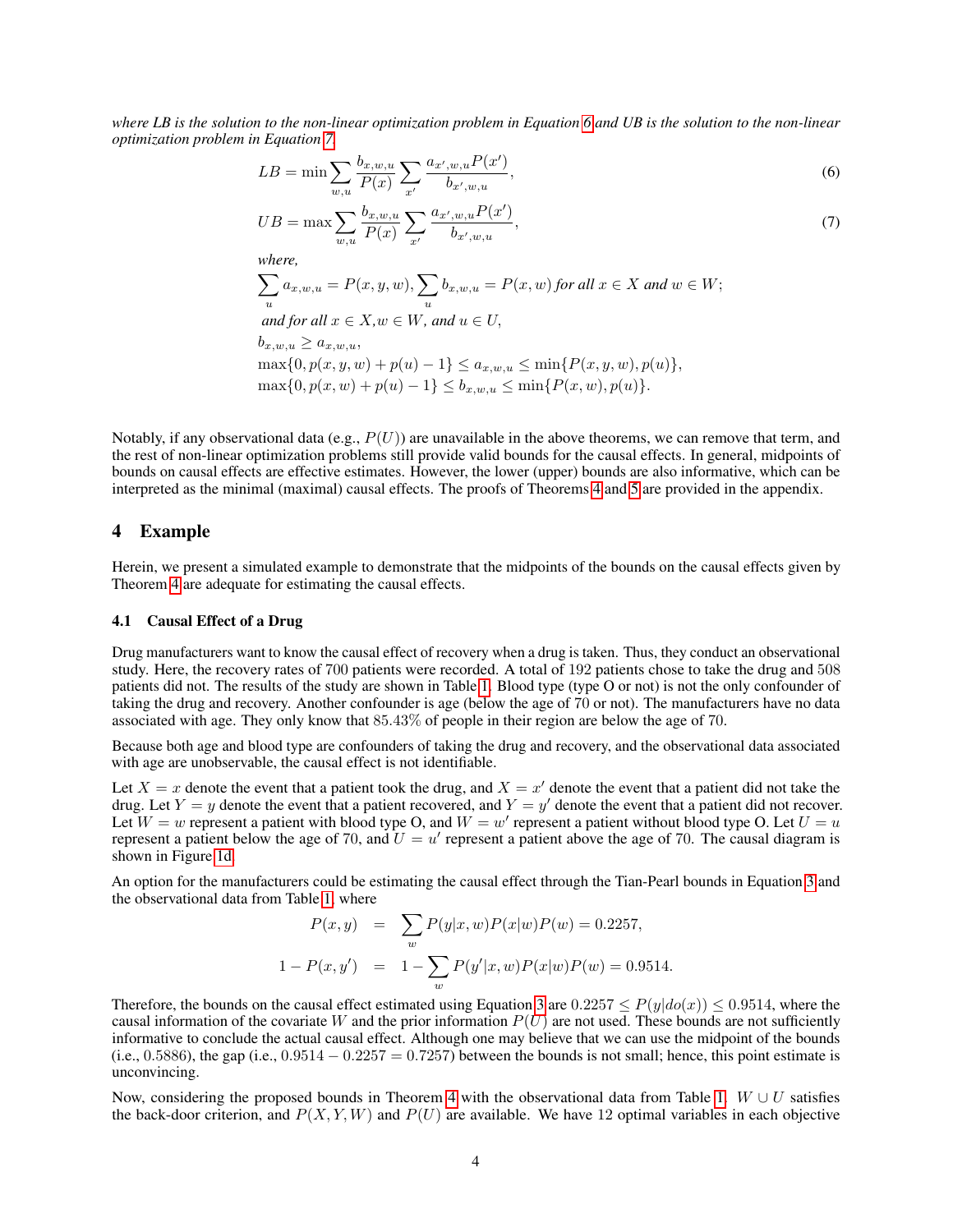| No Drug        |
|----------------|
| 145 out of 225 |
| recovered      |
| $(64.4\%)$     |
| 152 out of 283 |
| recovered      |
| $(53.7\%)$     |
| 297 out of 508 |
| recovered      |
| $(58.5\%)$     |
|                |

<span id="page-4-0"></span>Table 1: Results of an observational study considering

Table 2: Informer view of the observational data considering blood type and age.

|              | Drug           | No Drug        |
|--------------|----------------|----------------|
| <b>Blood</b> |                |                |
| type O       | 3 out of 4     | 141 out of 219 |
| and          | recovered      | recovered      |
| Age          | $(75.0\%)$     | $(64.4\%)$     |
| below 70     |                |                |
| <b>Blood</b> |                |                |
| type O       | 20 out of 32   | 4 out of 6     |
| and          | recovered      | recovered      |
| Age          | (62.5%)        | (66.7%)        |
| above 70     |                |                |
| Not blood    |                |                |
| type O       | 135 out of 151 | 117 out of 224 |
| and          | recovered      | recovered      |
| Age          | $(89.4\%)$     | $(52.2\%)$     |
| below 70     |                |                |
| Not blood    |                |                |
| type O       | $0$ out of 5   | 35 out of 59   |
| and          | recovered      | recovered      |
| Age          | $(0.0\%)$      | $(59.3\%)$     |
| above 70     |                |                |
|              | 158 out of 192 | 297 out of 508 |
| Overall      | recovered      | recovered      |
|              | $(82.3\%)$     | (58.5%)        |

function, because W and U are binary. With the help of the "SLSQP" solver [\[Kraft\(1988\)\]](#page-8-4) in the scipy package [\[SciPyCommunity\(2020\)\]](#page-9-6), we obtain the bounds on the causal effect, which are  $0.4728 \leq P(y|do(x)) \leq 0.9514$ . The lower bound actually increased significantly, and reached close to 0.5, which can help make decisions. The midpoint is 0.7121. Our conclusion is then that the causal effect of recovery when taking the drug is 0.7121. We show in the following section that this estimate of the causal effect is extremely close to the actual causal effect.

#### 4.2 Informer View of the Causal Effect

An informer with access to the fully observed observational data, as summarized in Table [2](#page-4-0) (Note that although it can be verified that the data in Table [2](#page-4-0) are compatible with those in Table [1,](#page-4-0) we will never know these numbers in reality), would easily calculate the causal effect of recovery when taking the drug using the adjustment formula in Equation [1](#page-1-1) (shown in Equation [8\)](#page-4-1). The error of the estimate of the causal effect using Theorem [4](#page-2-1) is only  $(0.7518 - 0.7121)/0.7518 \approx 5.28\%$ .

<span id="page-4-1"></span>
$$
P(y|do(x)) = \sum_{z,u} P(y|x, z, u)P(z, u) = 0.7518.
$$
 (8)

#### <span id="page-4-2"></span>4.3 Simulation Results

Here, we further illustrate that the midpoints of the proposed bounds on causal effects are sufficient for estimating the causal effects, and the midpoints of the proposed bounds in Theorem [4](#page-2-1) are better than the midpoints of the Tian-Pearl bounds in Equation [3](#page-2-0) based on a random simulation.

We employ the simplest causal diagram in Figure [1a](#page-1-0) with binary W, U, such that  $W \cup U$  satisfies the back-door criterion. We randomly generated 1000 sample distributions compatible with the causal diagram (the algorithm for generating the sample distributions is shown in the appendix). The average gap (upper bound − lower bound) of the Tian-Pearl bounds among 1000 samples is 0.487, and the average gap of the proposed bounds among 1000 samples is 0.383. We then randomly picked 100 out of 1000 sample distributions to draw the graph of the actual causal effects, the midpoints of the Tian-Pearl bounds, and the midpoints of the proposed bounds. The results are shown in Figure [2a.](#page-5-0)

From Figure [2a,](#page-5-0) although both midpoints of the bounds on the causal effects are good estimates of the actual causal effects, the midpoints of the proposed bounds are much closer to the actual causal effects, particularly when the causal effects are close to 0 and 1. The average gap (upper bounds − lower bounds), 0.383, of the proposed bounds among 1000 samples is much smaller than the average gap, 0.487, of the Tian-Pearl bounds among 1000 samples. This means that the midpoints of the proposed bounds are more convincing, because the bounds are narrower.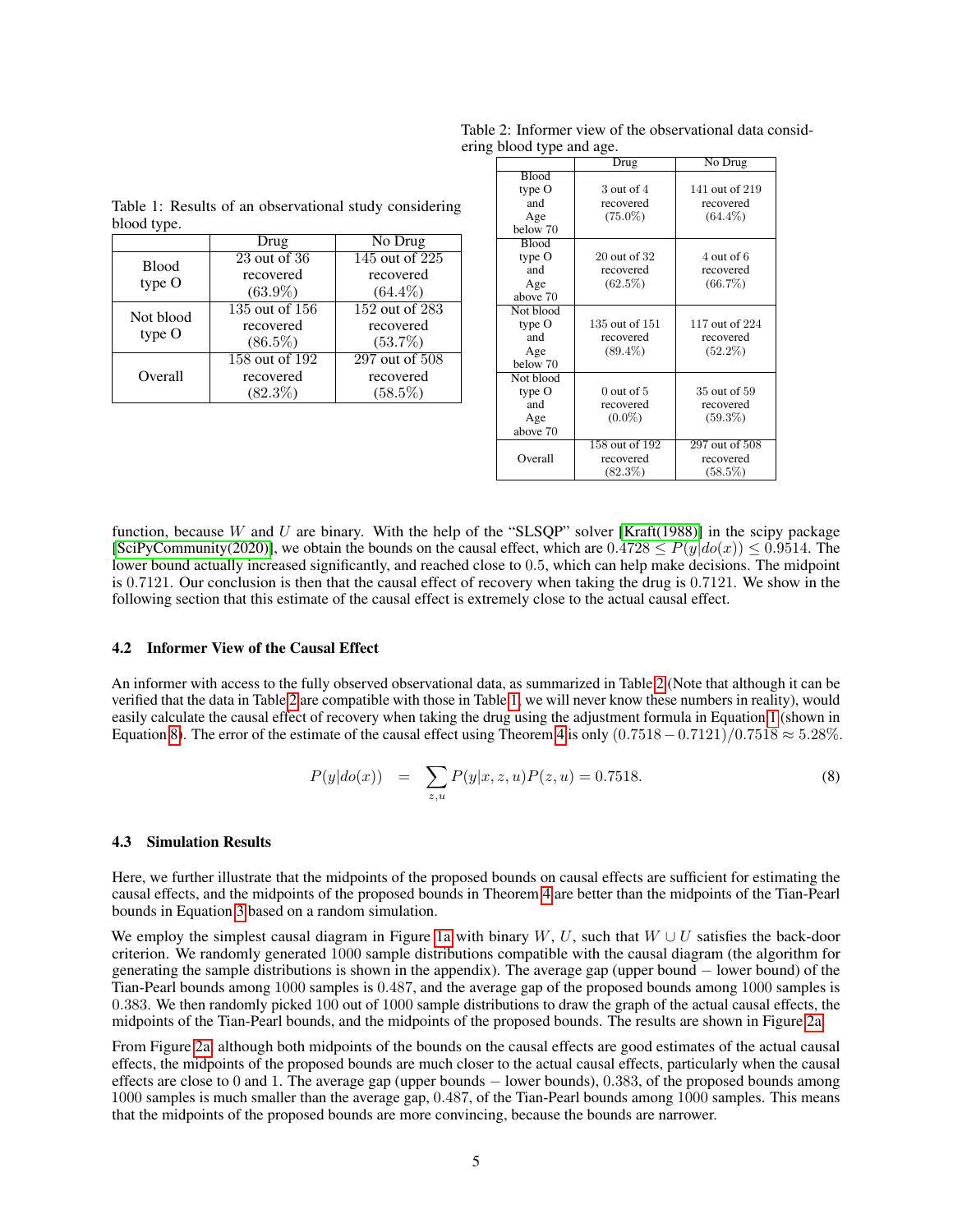<span id="page-5-0"></span>

(a) Estimates of causal effects with partially observed con-(a) Estimates of causal effects with partially observed con-<br>founders.

Figure 2: Bounds on causal effects of 100 sample distributions, where the Tian-Pearl bounds are obtained through Equation [3](#page-2-0) and the proposed bounds are obtained through Theorem [4.](#page-2-1)

### <span id="page-5-2"></span>5 Application to High Dimensionality of Adjustment Variables

Consider the problem of estimating the causal effects of X on Y when a sufficient set  $Z$ , which satisfies the back-door or front-door criterion, is fully observable (e.g., see Figure [1b\)](#page-1-0) in a causal diagram  $G$  but has high dimensionality (e.g., Z has 1024 instantiates), a prohibitive large sample size would be required to estimate the causal effects, which is generally recognized to be impractical. Herein, we propose a new framework to achieve dimensionality reduction.

#### <span id="page-5-3"></span>5.1 Equivalent Causal Diagram with Observational Data

**Definition 6** (Equivalent causal diagram with observational data). Let G, G' be causal diagrams both containing nodes  $X, Y$ . O are observational data compatible with G, and O' are observational data compatible with G'. We say that  $(G, O)$  is equivalent to  $(G', O')$  if the causal effects of X on Y with  $(G, O)$  is equal to the causal effects of X on Y with  $(G', \overline{O'})$ .

This equivalent tuple  $(G', O')$  is easy to obtain. We can simply add two new nodes W and U, and remove a node Z in G to obtain  $G'$ . Let the arrows entering Z in G now enter both W and U in  $G'$ , and let the arrows exiting Z in G now exit both W and U in G'. Finally, add an arrow from U to W. It is easy to show that  $(G, O)$  and  $(G', O')$  are equivalent if the states of  $Z$  are the Cartesian product of the states of  $W$  and the states of  $U$ . Formally, we have the following theorem (the proof of the theorem is provided in the appendix),

<span id="page-5-1"></span>Theorem 7. *Let* G *be a causal diagram containing nodes* {V1, ..., Vn−3, X, Y, Z}*. Let* O *be any observational data compatible with* G*. Suppose there exists a set of variables that satisfies the back-door or front-door criterion relative to*  $(X, Y)$  in G, then,  $(G, O)$  is equivalent to  $(G', O')$  (G' containing nodes  $\{V_1, ..., V_{n-3}, X, Y, W, U\}$ ; O' are observational data compatible with G<sup>t</sup>), where the number of states in W times the number of states in U is equal *to the number of states in Z, and the structure of G' and the observational data O' are obtained as follows:* 

Structure of  $G'$ : Let  $Parents<sub>G</sub>(H)$  *be the parents of* H *in causal diagram G*.  $Parents_{G'}(U) = Parents_{G}(Z)$ ,  $Parents_{G'}(W) = Parents_{G}(Z) \cup \{U\},$  $Parents<sub>G'</sub>(H) = Parents<sub>G</sub>(H)$  *if*  $Z \notin Parents<sub>G</sub>(H)$  *for*  $H \in \{V_1, ..., V_{n-3}, X, Y\}$ *,*  $Parents_{G'}(H) = Parents_{G}(H) \setminus \{Z\} \cup \{W,U\}$ *if*  $Z \in Parents_{G}(H)$  *for*  $H \in \{V_1, ..., V_{n-3}, X, Y\}.$ 

*Note that, let* Q *be the set of variables in* G *that satisfies the back-door or front-door criterion relative to* (X, Y )*, then*  $Q'$  satisfies the back-door or front-door criterion relative to  $(X,Y)$  in  $G'$  , where  $Q' = Q$  *if*  $Z \notin Q$ *,*  $Q' = Q \setminus \{Z\} \cup \{W, U\}$  *if*  $Z \in Q$ .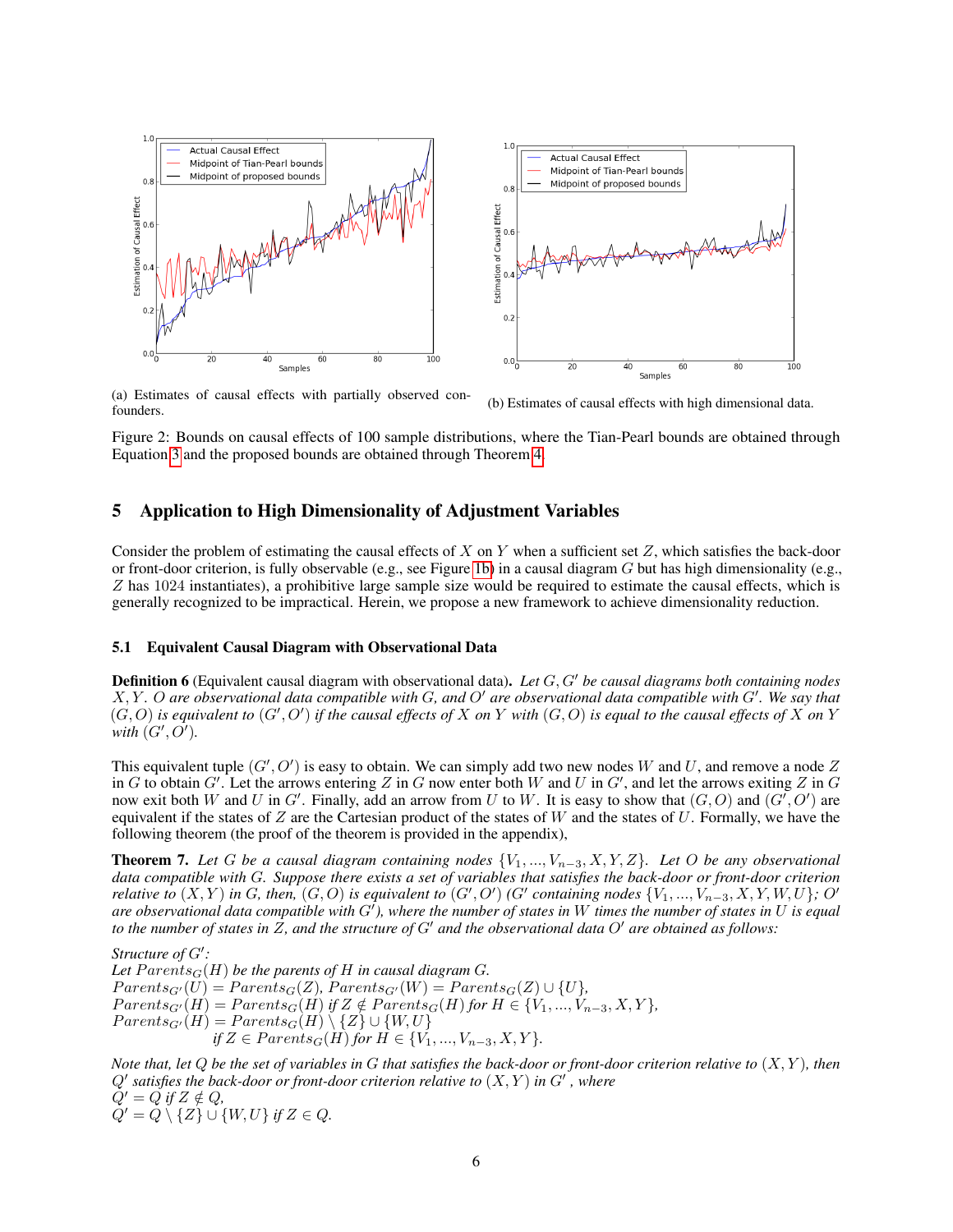*Observational data:*

*Let* p *be the number of states in* W*, and* q *be the number of states in* U*.*

*The states of Z are the Cartesian product of the states of W and the states of U.*

*In detail,*  $(w_j, u_k)$  *is equivalent to*  $z_{(j-1)*q+k}$ ,  $w_j$  *is equivalent to*  $\vee_{k=1}^q (w_j, u_k) = \vee_{k=1}^q z_{(j-1)*q+k}$ , and  $u_k$  *is equiv-* $\mathcal{L}$  alent to  $\vee_{j=1}^p(w_j, u_k) = \vee_{j=1}^p z_{(j-1)*q+k}$ , i.e.,  $P(w_j, u_k, V) = P(z_{(j-1)*q+k}^{\text{max}}, V)$  for any  $V \subseteq \{V_1, ..., V_{n-3}, X, Y\}$ .

For example, consider the causal diagram in Figure [1b](#page-1-0) and the observational data (in the form of conditional probability tables (CPTs), where X, Y are binary, and Z has 4 states.) in Table [3.](#page-6-0) The causal effect,  $P(y|do(x))$ , through the adjustment formula in Equation [1,](#page-1-1) is 0.47. Based on the construction in Theorem [7](#page-5-1) (see the appendix for details), we have the causal diagram in Figure [1b](#page-1-0) with the observational data in Table [3](#page-6-0) is equivalent to the causal diagram in Figure [1c](#page-1-0) with the observational data in Table [4](#page-6-0) (all nodes are binary), and we can verify that the causal effect,  $P(y|do(x))$ , in the causal diagram in Figure [1c](#page-1-0) with the observational data in Table [4](#page-6-0) is also 0.47.

<span id="page-6-0"></span>Table 3: Observational data in CPTs compatible with the Table 4: Observational data in CPTs compatible with the causal diagram in Figure [1b.](#page-1-0) causal diagram in Figure [1c.](#page-1-0)

| ັ<br>ັ                                    |                                 |                              |                            |     |
|-------------------------------------------|---------------------------------|------------------------------|----------------------------|-----|
| $\bar{p_2}$<br>0.3                        | 0.2<br>$(y x, z_1)$             | 0.5<br>$\lceil u \rceil$     | $\prime(y x, u, w)$        | 0.2 |
| $\overline{P(z_2)}$<br>$\overline{0.2}$   | 0.3<br>$z_1$<br> y x'           | $\overline{P(w u)}$<br>0.6   | P(y x',u,w)                | 0.3 |
| $P(z_3)$<br>0.2                           | $\overline{0.7}$<br>$(y x,z_2)$ | $\overline{P(w u')}$<br>0.4  | $\overline{P(y x, u, w')}$ | 0.7 |
| 0.3<br>$(z_4)$                            | 0.1<br>$z_2$<br> y x'           |                              | P(y x',u,w')               | 0.1 |
| $P(x z_1)$<br>0.1                         | $P(y x,z_3)$<br>0.6             | 0.1<br>$\overline{P}(x u,w)$ | $\overline{P}(y x, u', w)$ | 0.6 |
| $\overline{P(x z_2)}$<br>0.4              | 0.5<br>P(y x' )<br>$z_3$        | $\overline{P(x }u,w'$<br>0.4 | P(y x',u',w)               | 0.5 |
| $P(x z_3)$<br>0.5                         | 0.5<br>$(y x,z_4)$              | 0.5<br>P(x u',w)             | '(y x, u', w')             | 0.5 |
| $\overline{0.7}$<br>$\overline{P(x z_4)}$ | 0.4<br>$(y x',z_4)$             | 0.7<br>P(x u',w')            | $\prime(y x',u',w')$       | 0.4 |

Notably, the equivalent tuple is not unique and is transitive (i.e., if  $(G, O)$  is equivalent to  $(G', O')$ , and  $(G', O')$  is equivalent to  $(G'', O'')$ , then  $(G, O)$  is equivalent to  $(G'', O'')$ ).

#### 5.2 Dimensionality Reduction

Now, considering the problem in the beginning of Section [5.](#page-5-2) First, we transform the causal diagram G with the compatible observational data O into an equivalent tuple  $(G', O')$  using Algorithm [1](#page-7-0) based on the construction in Theorem [7](#page-5-1) (note that the algorithm only construct the structure of the  $G<sup>T</sup>$  and assigning the meaning of the states for W, U, the corresponding observatioal data O' are then easy to obtain), then the new problem  $(G', O')$  has the same causal effects of X on Y as in  $(G, O)$ . By picking the dimensionality of W (p in Algorithm [1\)](#page-7-0), we can control the dimensionality of the new problem.

Note that, if  $Z = (Z_1, Z_2, ..., Z_m)$  in G is a set of variables, we can repeat Algorithm [1](#page-7-0) for each variable in Z, and finally obtain  $W = (W_1, W_2, ..., W_m)$  and  $U = (U_1, U_2, ..., U_m)$ , where the multiplication of the number of states in  $W$  is equal to  $p$ .

We then treat the new problem  $(G', O')$  as a partially observable back-door or front-door variables problem in Sections [3.1](#page-2-2) and [3.2,](#page-2-3) where  $P(X, Y, W)$  and  $P(U)$  are given, and we can then obtain the bounds of the causal effects through Theorems [4](#page-2-1) and [5.](#page-3-0) We claim that the midpoints of the bounds are good estimates of the original causal effects. In addition, the bounds themselves will help make decisions.

#### <span id="page-6-1"></span>5.3 Example

Consider the problem in Figure [1b,](#page-1-0) where X and Y are binary and Z has 256 states. We randomly generated a distribution  $P(X, Y, Z)$  that is compatible with the causal diagram. Because we know the exact distribution, we can easily obtain the causal effects through Equation [1.](#page-1-1) The causal effect  $P(y|do(x))$  is 0.5527 (the algorithm for generating the distribution is shown in the appendix).

Now, we transform the causal diagram with the observational data into an equivalent tuple  $(G', O')$  ( $G'$  is shown in Figure [1c\)](#page-1-0) using Algorithm [1](#page-7-0) ( $p = 16$ ). We obtain the variable W of 16 states and the variable U of 16 states in G'  $((w_j, u_k)$  is equivalent to  $z_{(j-1)*16+k}$ ). We are then forced to use only observational data  $P(X, Y, W)$  and  $P(U)$  (the construction of  $P(X, Y, W)$  and  $P(U)$  is shown in the appendix), and based on Theorem [4,](#page-2-1) with the "SLSQP" solver, we obtain the bounds on the causal effect  $p(y|do(x))$ , which are  $0.4595 \leq P(y|do(x)) \leq 0.7012$ . We see the midpoint, 0.5804, is extremely close to the actual causal effect, 0.5527.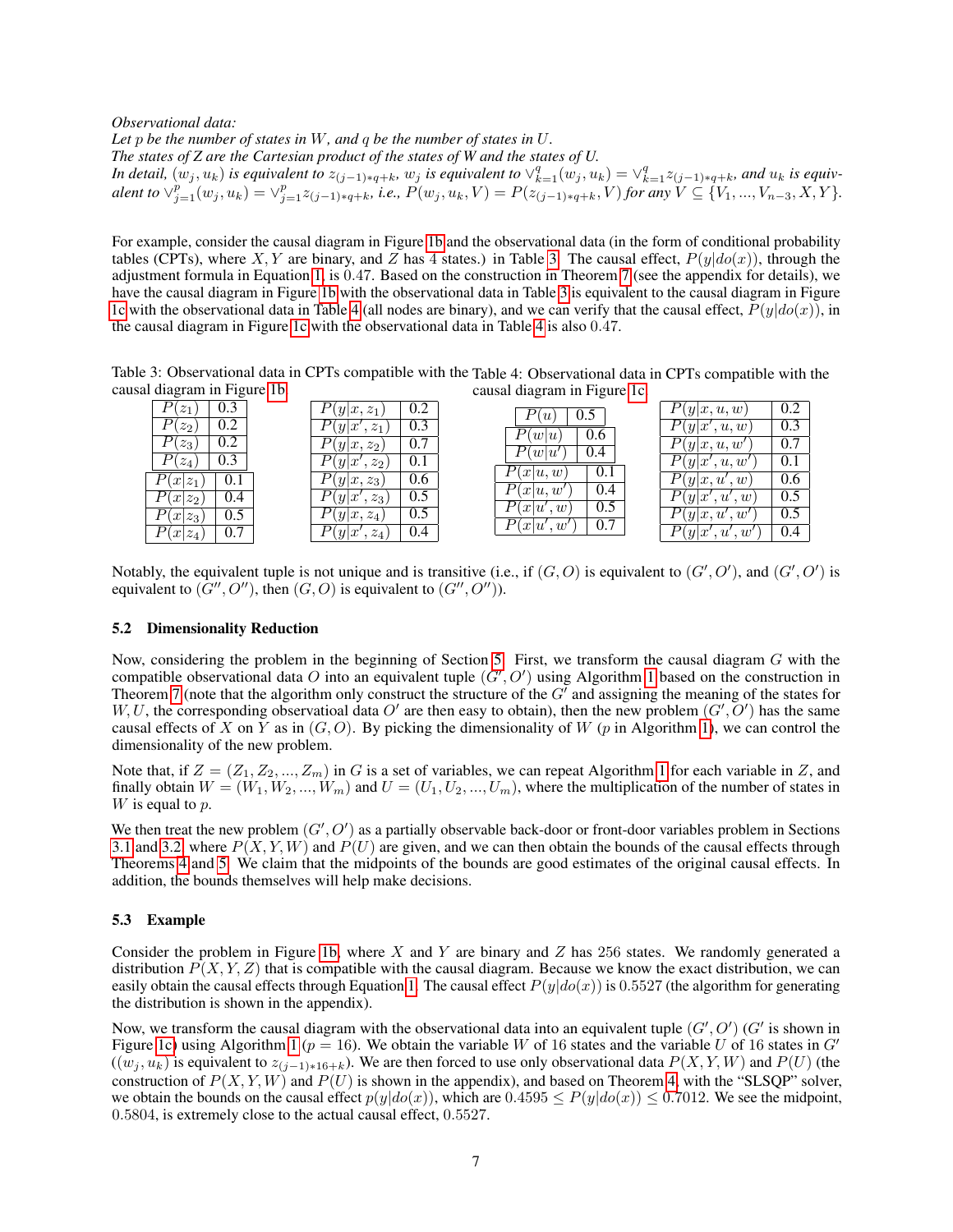```
input :A n nodes, (X_1, X_2, ..., X_{n-3}, X, Y, Z), causal diagram G and compatible O,
         p, the number of states in W in G' of the equiv. tuple (G', O').
output : A n + 1 nodes, (X_1, X_2, ..., X_{n-3}, X, Y, W, U), causal diagram G',
        Maping relation M_1 : state of W \rightarrow state of Z,
        Maping relation M_2: state of U \rightarrow state of Z.
begin
    m \leftarrow \texttt{num\_states\_in\_G}(Z);if m mod p = 0 then
    \mid q \leftarrow m/p;end
   else
    \mid q \leftarrow m/p + 1;end
   // Set the virtual states for Z such that the probability is 0.
   num\_states\_in_G(Z) \leftarrow p \times q;for H in {X_1, ..., X_{n-3}, X, Y} do
       num_states_in_G'(H) \leftarrow num_states_in_G(H);
       if Z \inParents_in_G(H) then
        | Parents_in_G'(H) ← Parents_in_G(H)\{Z} ∪ {W,U};
        end
        else
           Parents_in_G'(H) \leftarrow Parents_in_G(H);
       end
   end
   num\_states\_in_G'(W) \leftarrow p;num_states_in_G'(U) \leftarrow q;
   Parents_in_G'(W) ← Parents_in_G(Z)\cup{U};
   Parents_in_G'(U) \leftarrow Parents_in_G(Z);
   for i \leftarrow 1 to p do
        M_1(w_i) \leftarrow \vee_{k=1}^q z_{(i-1)*q+k};end
   for i \leftarrow 1 to q do
        M_2(u_i) \leftarrow \vee_{j=1}^p z_{(j-1)*q+i};end
end
```
<span id="page-7-0"></span>Finally, lets consider how many samples are required for each method. According to [\[Roscoe\(1975\)\]](#page-9-7), each state needs at least 30 samples, and therefore, the exact solution by Equation [1](#page-1-1) requires  $2 \times 2 \times 256 \times 30 = 30720$  samples. However, the proposed bounds based on Theorem [4](#page-2-1) only requires  $max(2 \times 2 \times 16, 16) \times 30 = 1920$  samples. If the sample size is still unacceptable, we can use another equivalent tuple with W having 8 states and U having  $32$  states, we then only require  $max(2 \times 2 \times 8, 32) \times 30 = 960$  samples to obtain the bounds on the causal effects.

#### <span id="page-7-1"></span>5.4 Simulation Results

Similarly to the previous simulation, we further illustrate that the bounds on the causal effects of the proposed framework are sufficient for estimating the original causal effects.

Once again, by employing the simplest causal diagram in Figure [1b,](#page-1-0) where X and Y are binary and Z has 256 states. We randomly generated 100 sample distributions compatible with the causal diagram (the algorithm for generating the distributions are shown in the appendix). The average gap (upper bound − lower bound) of the Tian-Pearl bounds among 100 samples is 0.5102, and the average gap of the proposed bounds through Theorems [7](#page-5-1) and [4](#page-2-1) among 100 samples is 0.0676. We then draw the graph of the actual causal effects, the midpoints of the Tian-Pearl bounds, and the midpoints of the proposed bounds through Theorems [7](#page-5-1) and [4.](#page-2-1) The results are shown in Figure [2b.](#page-5-0)

From Figure [2b,](#page-5-0) both midpoints of the bounds on the causal effects are good estimates of the actual causal effects, whereas the midpoints of the proposed bounds are slightly closer to the actual causal effects, particularly when the causal effects are close to 0 and 1. Although the trend of the Tian-Pearl bounds is also close to the actual causal effects, the Tian-Pearl bounds are more likely to be parallel with the x-axis. Here, the Tian-Pearl bounds perform well because, in high-dimensionality cases, the randomly generated distributions are more likely to yield causal effects of approximately 0.5. However, the average gap of the proposed bounds among 100 samples, 0.0676, is much smaller than the average gap of the Tian-Pearl bounds among 100 samples, 0.5102. This means that the midpoints of the proposed bounds are more convincing, because the bounds are narrower.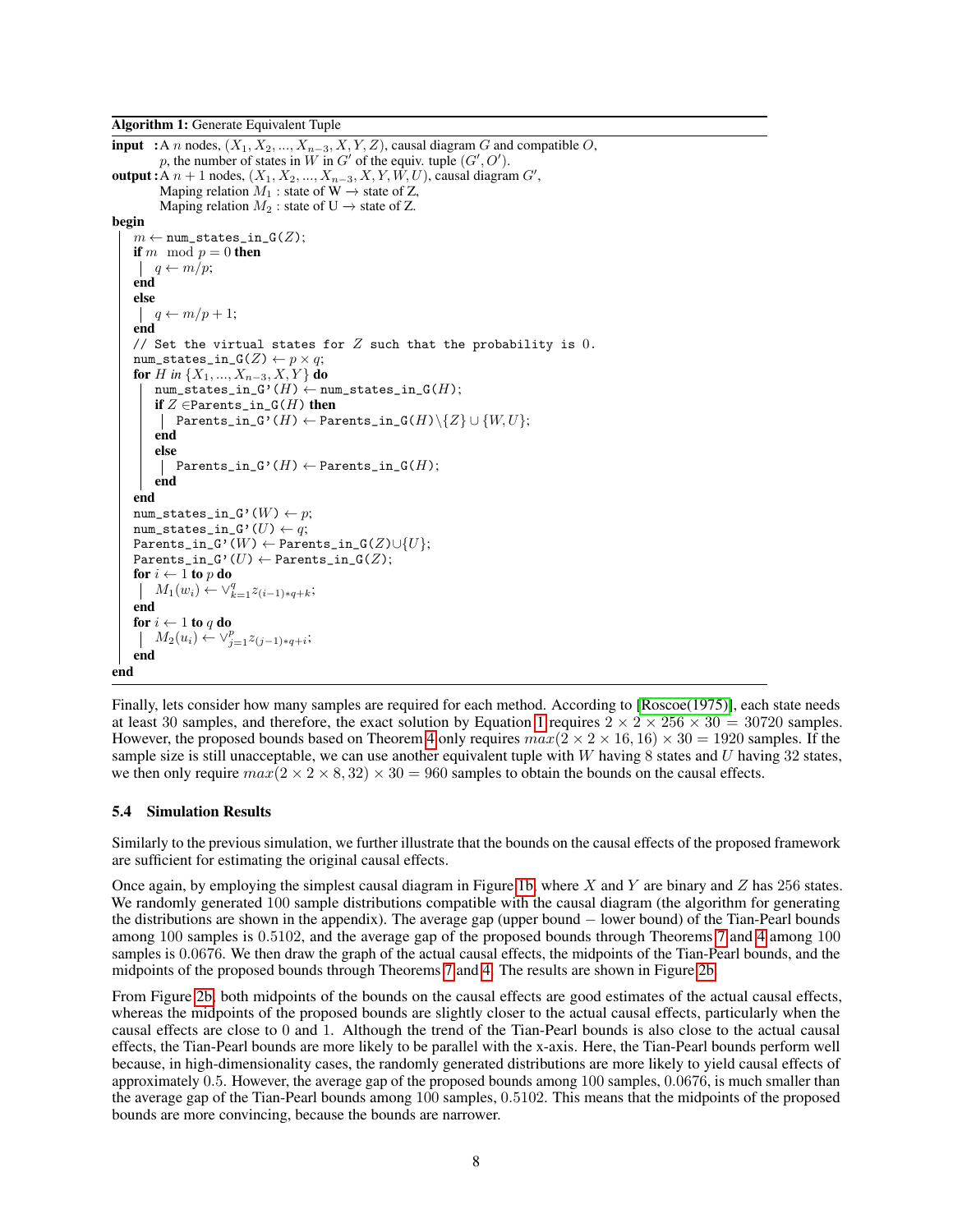# 6 Discussion

Here, we discuss additional features of bounds on causal effects.

First, if a whole set of back-door or front-door variables are unobserved, the causal effects have the naivest bounds in Equation [3.](#page-2-0) When the back-door or front-door variables are gradually observed, the bounds of the causal effects become increasingly narrow. Finally, when the back-door or front-door variables are fully observed, the bounds shrink into point estimates, which are identifiable. This also tells us that, when we pick  $p$  in Algorithm [1,](#page-7-0) we should pick the largest  $p$  for which the sample size is sufficient to estimate the observational distributions.

Next, bounds in Theorems [4](#page-2-1) and [5](#page-3-0) are given by non-linear optimizations. Therefore, the quality of the bounds also depends on the optimization solver. The examples and simulated results in this paper are all obtained from the simplest "SLSQP" solver from 1988. The quality of the bounds can be improved if more advanced solvers are applied. Inspired by the idea of Balke's linear programming [\[Balke and Pearl\(1997b\)\]](#page-8-5), we may obtain parametric solutions to non-linear optimizations in Theorems [4](#page-2-1) and [5,](#page-3-0) we then do not need a non-linear optimization solver. However, the problem related to a non-linear optimization solver is not the scope of this paper.

In addition, the constraints in Theorems [4](#page-2-1) and [5](#page-3-0) are only based on the basic back-door or front-door criterion. We can also add constraints of independencies in a specific graph. For instance,  $W$  and  $U$  are independent in the causal diagram of Figure [1d,](#page-1-0) we can then add the constraints that reflect  $P(W)$  and  $P(U)$  as being independent. The greater the number of constraints that are added to the optimizations, the better the bounds we can obtain.

Moreover, if one believes they have a sufficient sample size to estimate causal effects with high dimensionality adjustment variables, the framework in Section [5](#page-5-2) could be evidence validating whether the sample size is indeed sufficient.

Next, in Section [5,](#page-5-2) we transformed  $(G, O)$  into  $(G', O')$  to obtain the bounds on causal effects with high dimensionality adjustment variables. However, for a tuple  $(G, O)$ , multiple equivalent tuples exist by picking a different p in Algorithm [1,](#page-7-0) and each of the equivalent tuple has bounds for the original causal effects. We can compute bounds for as many equivalent tuples as we want and take the maximal lower bounds and the minimal upper bounds.

Finally, based on numerous experiments, we realized that when  $P(U)$  or  $P(W)$  is specific (i.e., closer to 0 or 1), the proposed bounds are almost identified (i.e., the bounds shrink to point estimates). Therefore, in practice, we can always pick the equivalent tuple to transform, in which the  $P(U)$  or  $P(W)$  is close to 0 or 1.

# 7 Conclusion

We demonstrated how to estimate causal effects when adjustment variables in the back-door or front-door criterion are partially observable by bounding the causal effects using solutions to non-linear optimizations. We provided examples and simulated results illustrating that the proposed method is sufficient to estimate the causal effects. We also proposed a framework for estimating causal effects when the adjustment variables have a high dimensionality. In summary, we analyzed and demonstrated how causal effects can be gained in practice using a causal diagram.

# References

- <span id="page-8-0"></span>[Balke and Pearl(1997a)] Alexander Balke and Judea Pearl. Bounds on treatment effects from studies with imperfect compliance. *Journal of the American Statistical Association*, 92(439):1171–1176, 1997a.
- <span id="page-8-5"></span>[Balke and Pearl(1997b)] Alexander A Balke and Judea Pearl. Probabilistic counterfactuals: Semantics, computation, and applications. Technical report, UCLA Dept. of Computer Science, 1997b.
- <span id="page-8-1"></span>[Cai et al.(2008)Cai, Kuroki, Pearl, and Tian] Zhihong Cai, Manabu Kuroki, Judea Pearl, and Jin Tian. Bounds on direct effect in the presence of confounded intermediate variables. *Biometrics*, 64:695–701, 2008.
- <span id="page-8-3"></span>[Koller and Friedman(2009)] Daphne Koller and Nir Friedman. *Probabilistic graphical models: Principles and techniques*. MIT press, 2009.
- <span id="page-8-4"></span>[Kraft(1988)] Dieter Kraft. *A software package for sequential quadratic programming*. Deutsche Forschungs- und Versuchsanstalt für Luft- und Raumfahrt Köln: Forschungsbericht. Wiss. Berichtswesen d. DFVLR, 1988. URL <https://books.google.com/books?id=4rKaGwAACAAJ>.
- <span id="page-8-2"></span>[Li and Pearl(2019)] Ang Li and Judea Pearl. Unit selection based on counterfactual logic. In *Proceedings of the 28th International Joint Conference on Artificial Intelligence*, pages 1793–1799. AAAI Press, 2019.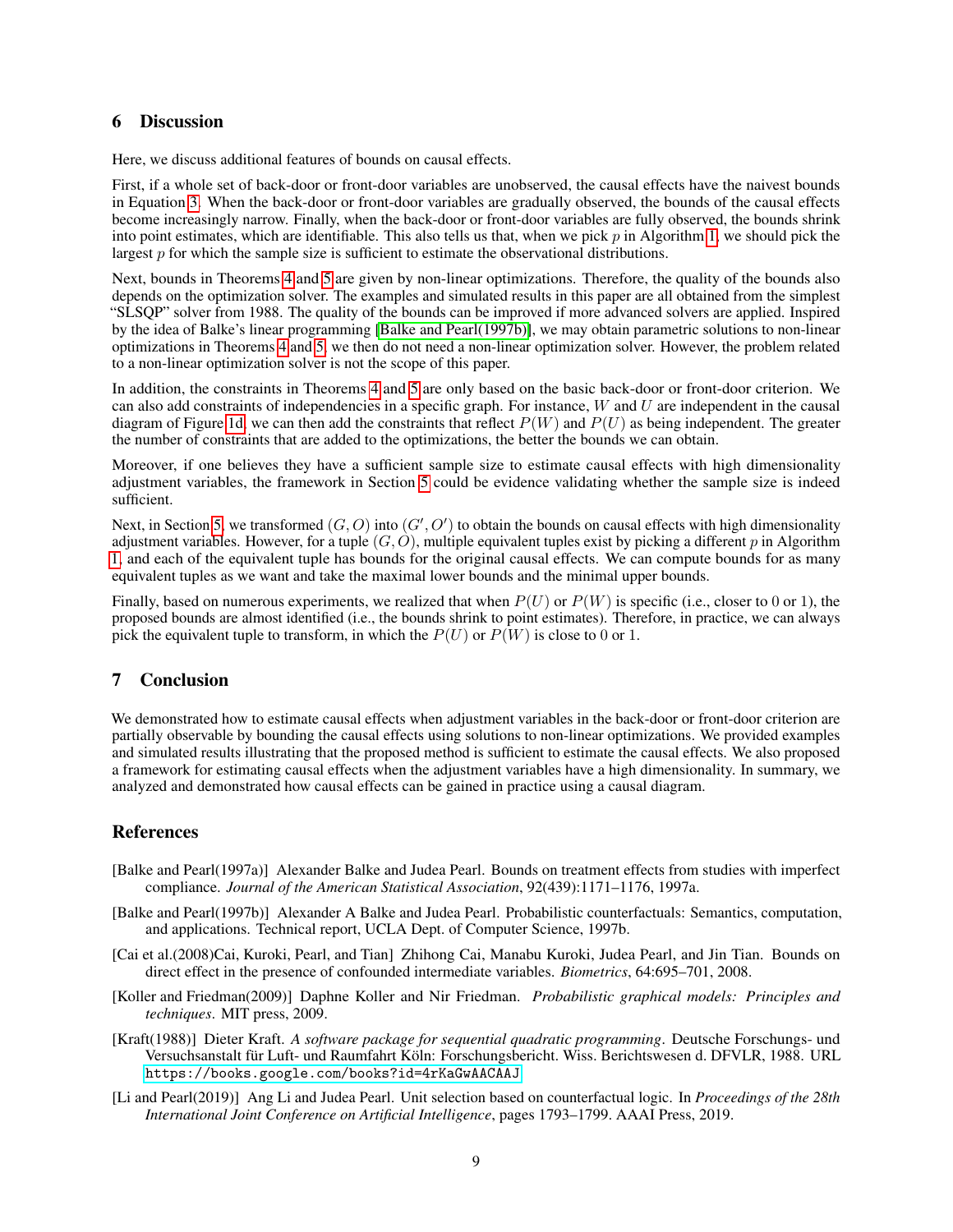- <span id="page-9-5"></span>[Maathuis et al.(2009)Maathuis, Kalisch, Bühlmann, et al.] Marloes H Maathuis, Markus Kalisch, Peter Bühlmann, et al. Estimating high-dimensional intervention effects from observational data. *The Annals of Statistics*, 37(6A): 3133–3164, 2009.
- <span id="page-9-0"></span>[Pearl(1995)] Judea Pearl. Causal diagrams for empirical research. *Biometrika*, 82(4):669–688, 1995.
- <span id="page-9-3"></span>[Pearl(2009)] Judea Pearl. *Causality*. Cambridge university press, 2nd edition, 2009.
- <span id="page-9-4"></span>[Pearl(2014)] Judea Pearl. *Probabilistic reasoning in intelligent systems: Networks of plausible inference*. Morgan Kaufmann, 2014.
- <span id="page-9-7"></span>[Roscoe(1975)] John T. Roscoe. *Fundamental research statistics for the behavioral sciences*. Number v. 2 in Editors' Series in Marketing. Holt, Rinehart and Winston, 1975. ISBN 9780030919343. URL [https://books.google.](https://books.google.com/books?id=Fe8vAAAAMAAJ) [com/books?id=Fe8vAAAAMAAJ](https://books.google.com/books?id=Fe8vAAAAMAAJ).
- <span id="page-9-6"></span>[SciPyCommunity(2020)] SciPyCommunity. Scipy reference guide, 2020. URL [https://docs.scipy.org/doc/](https://docs.scipy.org/doc/scipy/reference/generated/scipy.optimize.minimize.html#rdd2e1855725e-12) [scipy/reference/generated/scipy.optimize.minimize.html#rdd2e1855725e-12](https://docs.scipy.org/doc/scipy/reference/generated/scipy.optimize.minimize.html#rdd2e1855725e-12).
- <span id="page-9-2"></span>[Spirtes et al.(2000)Spirtes, Glymour, Scheines, and Heckerman] Peter Spirtes, Clark N Glymour, Richard Scheines, and David Heckerman. *Causation, prediction, and search*. MIT press, 2000.
- <span id="page-9-1"></span>[Tian and Pearl(2000)] Jin Tian and Judea Pearl. Probabilities of causation: Bounds and identification. *Annals of Mathematics and Artificial Intelligence*, 28(1-4):287–313, 2000.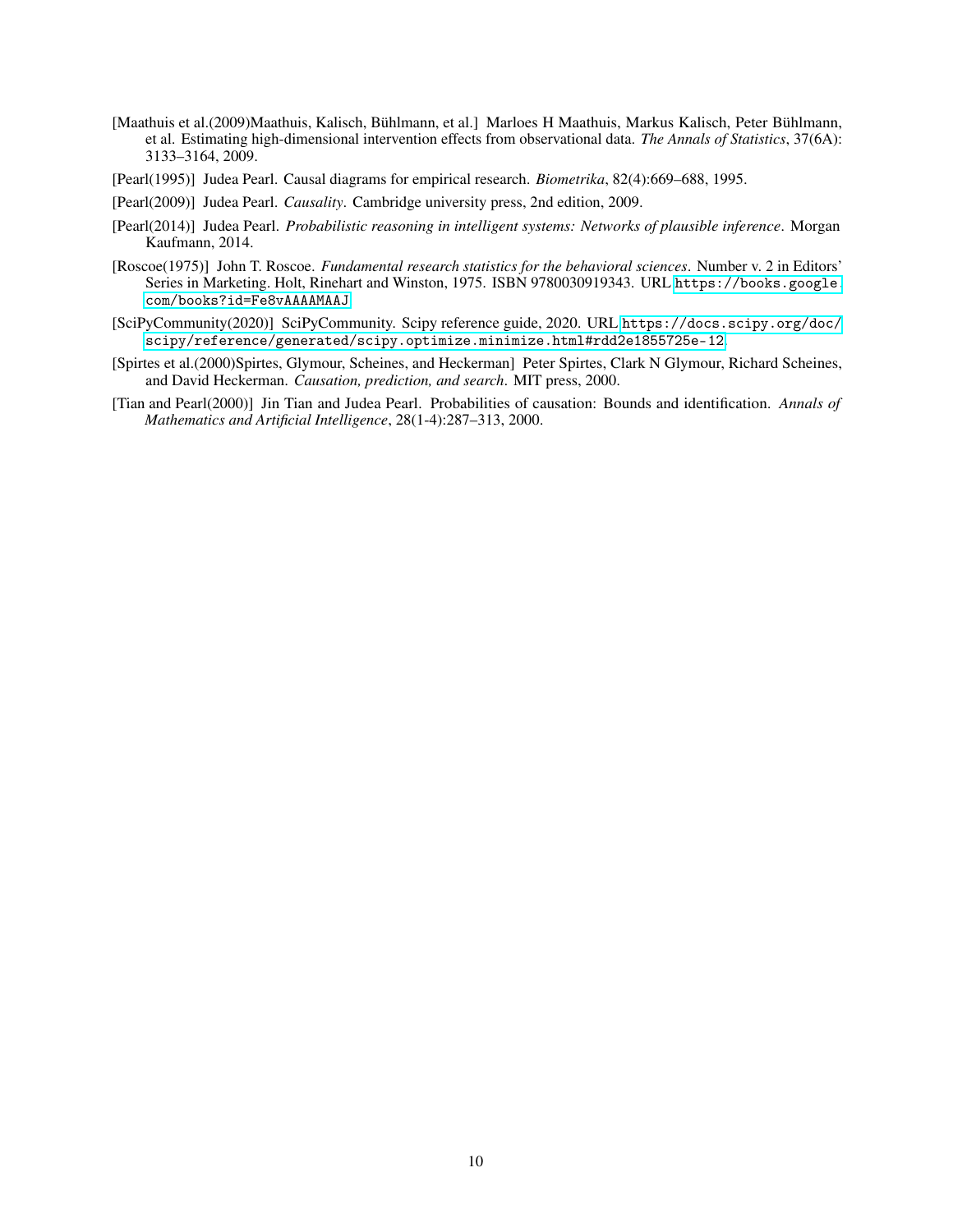# A Proof of Theorem [4](#page-2-1)

Theorem [4.](#page-2-1) *Given a causal diagram* G *and a distribution compatible with* G*, let* W ∪U *be a set of variables satisfying the back-door criterion in* G *relative to an ordered pair*  $(X, Y)$ *, where*  $W \cup U$  *is partially observable, i.e., only probabilities* P(X, Y, W) *and* P(U) *are given, the causal effects of* X *on* Y *are then bounded as follows:*

$$
LB \le P(y|do(x)) \le UB
$$

*where LB is the solution to the non-linear optimization problem in Equation [9](#page-10-0) and UB is the solution to the non-linear optimization problem in Equation [10.](#page-10-0)*

<span id="page-10-0"></span>
$$
LB = \min \sum_{w,u} \frac{a_{w,u}b_{w,u}}{c_{w,u}},\tag{9}
$$

$$
UB = \max \sum_{w,u} \frac{a_{w,u}b_{w,u}}{c_{w,u}},\tag{10}
$$

where,  
\n
$$
\sum_{u} a_{w,u} = P(x, y, w), \sum_{u} b_{w,u} = P(w), \sum_{u} c_{w,u} = P(x, w) \text{ for all } w \in W; \nand for all  $w \in W$  and  $u \in U$ ,  
\n
$$
b_{w,u} \ge c_{w,u} \ge a_{w,u},
$$
\n
$$
\max\{0, p(x, y, w) + p(u) - 1\} \le a_{w,u} \le \min\{P(x, y, w), p(u)\},
$$
\n
$$
\max\{0, p(w) + p(u) - 1\} \le b_{w,u} \le \min\{P(w), p(u)\},
$$
$$

$$
\max\{0, p(x, w) + p(u) - 1\} \leq c_{w, u} \leq \min\{P(x, w), P(u)\},
$$
  

$$
\max\{0, p(x, w) + p(u) - 1\} \leq c_{w, u} \leq \min\{P(x, w), P(u)\}.
$$

*Proof.* To show that the LB and UB bound the actual causal effects, we only need to show that there exists a point in feasible space of the non-linear optimization that  $\sum_{w,u} \frac{a_{w,u}b_{w,u}}{c_{w,u}}$  $\frac{c_{w,u}v_{w,u}}{c_{w,u}}$  is equal to the actual causal effects. Since  $W \cup U$  satisfies the back-door criterion, by adjustment formula in Equation [1,](#page-1-1) we have,

$$
P(y|do(x)) = \sum_{w,u} P(y|x, w, u)P(w, u)
$$

$$
= \sum_{w,u} \frac{P(x, y, w, u)P(w, u)}{P(x, w, u)}
$$

Let

$$
a_{w,u} = P(x, y, w, u)
$$
  
\n
$$
b_{w,u} = P(w, u)
$$
  
\n
$$
c_{w,u} = P(x, w, u)
$$

We now show that the above set of  $a_{w,u}, b_{w,u}, c_{w,u}$  are in feasible space. We have,

$$
\begin{aligned}\n\text{for } w & \in & W \\
\sum_{u} a_{w,u} & = & \sum_{u} P(x,y,w,u) = P(x,y,w) \\
\sum_{u} b_{w,u} & = & \sum_{u} P(w,u) = P(w) \\
\sum_{u} c_{w,u} & = & \sum_{u} P(x,w,u) = P(x,w)\n\end{aligned}
$$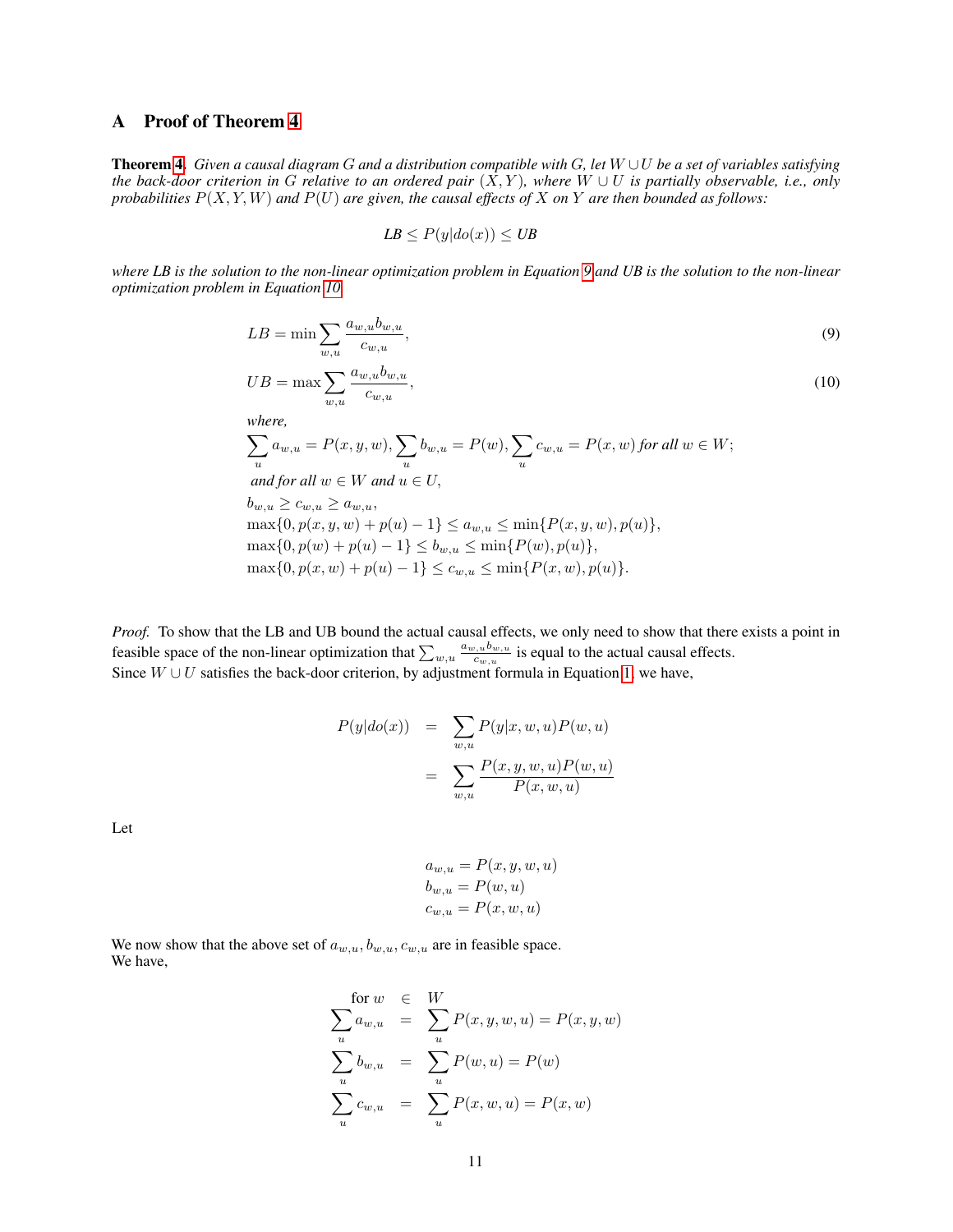and,

$$
\begin{array}{rcl}\n\text{for all} & w \in W & \text{and} & u \in U \\
b_{w,u} = P(w,u) & \geq & P(x,w,u) = c_{w,u} \\
c_{w,u} = P(x,w,u) & \geq & P(x,y,w,u) = a_{w,u} \\
a_{w,u} = P(x,y,w,u) & \leq & \min\{P(x,y,w),p(u)\} \\
b_{w,u} = P(w,u) & \leq & \min\{P(w),p(u)\} \\
c_{w,u} = P(x,w,u) & \leq & \min\{P(x,w),p(u)\} \\
a_{w,u} = P(x,y,w,u) & \geq & \max\{0,p(x,y,w)+p(u)-1\} \\
b_{w,u} = P(w,u) & \geq & \max\{0,p(w)+p(u)-1\} \\
c_{w,u} = P(x,w,u) & \geq & \max\{0,p(x,w)+p(u)-1\}\n\end{array}
$$

Therefore, the above set of  $a_{w,u}, b_{w,u}, c_{w,u}$  are in feasible space, and thus, the UB and LB bound the actual causal effects.  $\Box$ 

# B Proof of Theorem [5](#page-3-0)

Theorem [5.](#page-3-0) *Given a causal diagram* G *and distribution compatible with* G*, let* W ∪ U *be a set of variables satisfying the front-door criterion in* G *relative to an ordered pair*  $(X, Y)$ *, where*  $W \cup U$  *is partially observable, i.e., only probabilities*  $P(X, Y, W)$  *and*  $P(U)$  *are given and*  $P(x, W, U) > 0$ *, the causal effects of* X *on* Y *are then bounded as follows:*

$$
LB \le P(y|do(x)) \le UB
$$

*where LB is the solution to the non-linear optimization problem in Equation [11](#page-11-0) and UB is the solution to the non-linear optimization problem in Equation [12.](#page-11-0)*

<span id="page-11-0"></span>
$$
LB = \min \sum_{w,u} \frac{b_{x,w,u}}{P(x)} \sum_{x'} \frac{a_{x',w,u} P(x')}{b_{x',w,u}},
$$
\n(11)

$$
UB = \max \sum_{w,u} \frac{b_{x,w,u}}{P(x)} \sum_{x'} \frac{a_{x',w,u} P(x')}{b_{x',w,u}},
$$
\n(12)

*where,*

$$
\sum_{u} a_{x,w,u} = P(x, y, w), \sum_{u} b_{x,w,u} = P(x, w) \text{ for all } x \in X \text{ and } w \in W; \\
 \text{and for all } x \in X, w \in W, \text{ and } u \in U, \\
 b_{x,w,u} \ge a_{x,w,u}, \\
 \max\{0, p(x, y, w) + p(u) - 1\} \le a_{x,w,u} \le \min\{P(x, y, w), p(u)\}, \\
 \max\{0, p(x, w) + p(u) - 1\} \le b_{x,w,u} \le \min\{P(x, w), p(u)\}.
$$

*Proof.* To show that the LB and UB bound the actual causal effects, we only need to show that there exists a point in feasible space of the non-linear optimization that  $\sum_{w,u} \frac{b_{x,w,u}}{P(x)} \sum_{x'} \frac{a_{x',w,u} P(x')}{b_{x',w,u}}$  $\frac{w, u^{(1)}(x)}{b_{x',w,u}}$  is equal to the actual causal effects. Since  $W \cup U$  satisfies front-door criterion and  $P(u, W, U) > 0$ , by adjustment formula in Equation [2,](#page-1-2) we have,

$$
P(y|do(x)) = \sum_{w,u} P(w, u|x) \sum_{x'} P(y|x', w, u) P(x')
$$
  
= 
$$
\sum_{w,u} \frac{P(x, w, u)}{P(x)} \sum_{x'} \frac{P(x', y, w, u) P(x')}{P(x', w, u)}
$$

Let

$$
a_{x,w,u} = P(x, y, w, u)
$$

$$
b_{x,w,u} = P(x, w, u)
$$

Similarly to the proof of Theorem [4,](#page-2-1) it is easy to show that the above set of  $a_{x,w,u}$ ,  $b_{x,w,u}$  are in feasible space, and therefore, LB and UB bound the actual causal effects.  $\Box$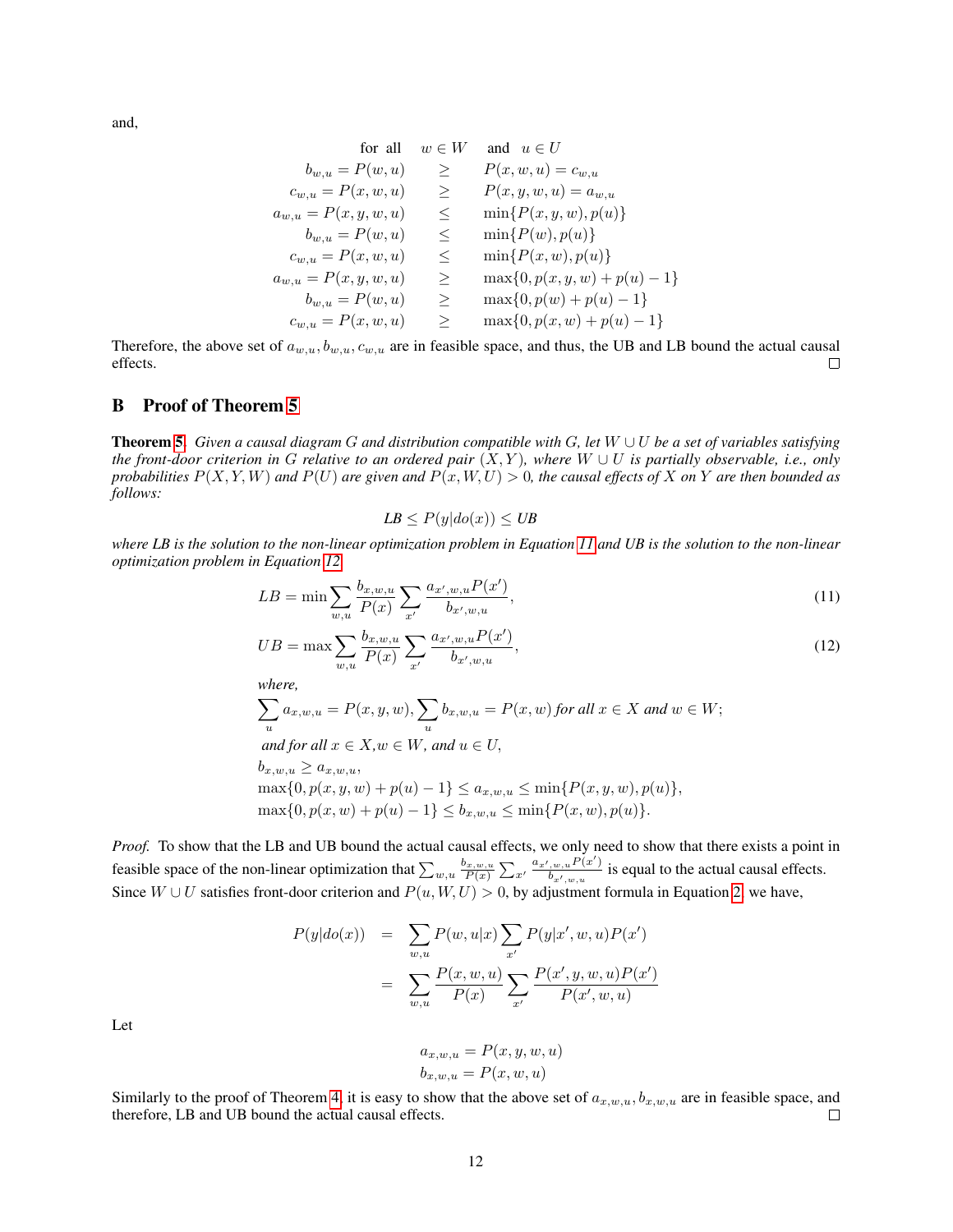### C Proof of Theorem [7](#page-5-1)

Theorem [7.](#page-5-1) *Let* G *be a causal diagram containing nodes* {V1, ..., Vn−3, X, Y, Z}*. Let* O *be any observational data compatible with* G*. Suppose there exists a set of variables that satisfies the back-door or front-door criterion relative to*  $(X, Y)$  in G, then,  $(G, O)$  is equivalent to  $(G', O')$  (G' containing nodes  $\{V_1, ..., V_{n-3}, X, Y, W, U\}$ ; O' is *dbservational data compatible with G'), where the number of states in* W *times the number of states in* U *is equal to the number of states in*  $Z$ *, and the structure of*  $G'$  *and the observational data*  $O'$  *are obtained as follows:* 

Structure of  $G'$ :

Let  $Parents<sub>G</sub>(H)$  *be the parents of* H *in causal diagram G*.  $Parents_{G'}(U) = Parents_{G}(Z)$ ,  $Parents_{G'}(W) = Parents_{G}(Z) \cup \{U\},$  $Parents_{G'}(H) = Parents_{G}(H)$  *if*  $Z \notin Parents_{G}(H)$  *for*  $H \in \{V_1, ..., V_{n-3}, X, Y\}$ *,*  $Parents_{G'}(H) = Parents_{G}(H) \setminus \{Z\} \cup \{W,U\}$ *if*  $Z \in Parents_G(H)$  *for*  $H \in \{V_1, ..., V_{n-3}, X, Y\}.$ 

*Note that, let* Q *be the set of variables in* G *that satisfies the back-door or front-door criterion relative to* (X, Y )*, then*  $Q'$  satisfies the back-door or front-door criterion relative to  $(X,Y)$  in  $G'$  , where  $Q' = Q$  *if*  $Z \notin Q$ *,*  $Q' = Q \setminus \{Z\} \cup \{W, U\}$  *if*  $Z \in Q$ .

*Observational data:*

*Let the number of states in* W *be* p*, and let the number of states in* U *be* q*. The states of Z is the Cartesian product of the states of W and the states of U. In detail,*  $(w_j, u_k)$  *is equivalent to*  $z_{(j-1)*q+k}$ ,  $w_j$  *is equivalent to*  $\vee_{k=1}^q (w_j, u_k) = \vee_{k=1}^q z_{(j-1)*q+k}$ , and  $u_k$  *is equiva*- $\chi$  lent to  $\vee_{j=1}^p(w_j, u_k) = \vee_{j=1}^p z_{(j-1)*q+k}$ , i.e.,  $P(w_j, u_k, V) = P(z_{(j-1)*q+k}, V)$  for any  $V \subseteq \{V_1, ..., V_{n-3}, X, Y\}$ .

*Proof.* First, we show that  $Q'$  satisfies the back-door or front-door criterion relative to  $(X, Y)$  in  $G'$ .

If Q satisfies the back-door criterion relative to  $(X, Y)$  in G, we need to show that,

- no node in  $Q'$  is a descendant of X.
- $Q'$  blocks every path between X and Y that contains an arrow into X.

It is easy to show that if there is a node in  $Q'$  that is a descendant of X in  $G'$ , then there is a node in  $Q$  that is a descendant of X in G. And if there is a path between X and Y that contains an arrow into X does not blocked by  $Q'$  in G', then there is a path between X and Y that contains an arrow into X does not blocked by Q in G. Thus, Q' satisfies the back-door criterion relative to  $(X, Y)$  in  $G'$ . Similarly, we can show that if Q satisfies the front-door criterion relative to  $(X, Y)$  in G, then Q' satisfies the front-door criterion relative to  $(X, Y)$  in G'.

Now, we show that  $(G, O)$  is equivalent to  $(G', O')$ , i.e., show that  $P(y|do(x))$  is the same between  $(G, O)$  and  $(G', O')$ . Suppose Q satisfies the back-door criterion relative to  $(X, Y)$  in G. By adjustment formula in Equation [1,](#page-1-1) we have,

 $P(y|do(x)) = \sum_{q \in Q} P(y|x,q) \times P(q) = \sum_{q \in Q} \frac{P(x,y,q) \times P(q)}{P(x,q)}$  $\frac{g,g) \times P(q)}{P(x,q)}$ . And in  $G'$ ,

 $P(y|do(x)) = \sum_{q \in Q'} P(y|x,q) \times P(q) = \sum_{q \in Q'} \frac{P(x,y,q) \times P(q)}{P(x,q)}$  $\frac{g,g(xP(q))}{P(x,q)},$ 

it is obviously that these two causal effects are the same, because  $P(w_j, u_k, V) = P(z_{(j-1)*q+k}, V)$  for any  $V \subseteq$  ${V_1, ..., V_{n-3}, X, Y}.$ 

Similarly, we can show that if Q satisfies the front-door criterion relative to  $(X, Y)$  in  $G, (G, O)$  is equivalent to  $(G', O').$  $\Box$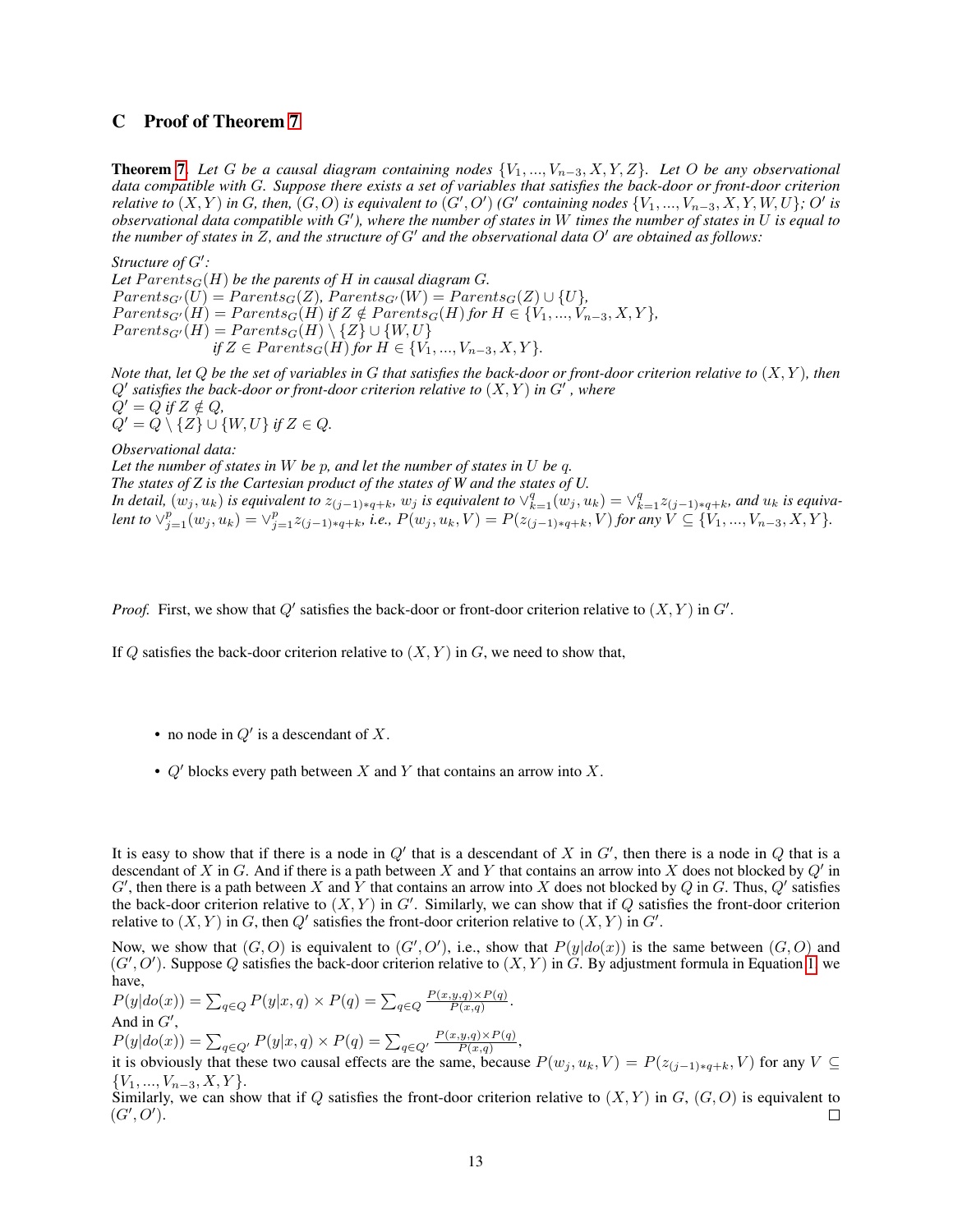# D Simulation Algorithm for Generating Sample Distributions in Sections [4.3,](#page-4-2) [5.3,](#page-6-1) and [5.4](#page-7-1)

Algorithm 2: Generate-cpt()

```
input : n causal diagram nodes (X_1, ..., X_n)Distribution D
output: n conditional probability tables for P(X_i | Parents(X_i))begin
    for i \leftarrow 1 to n do
         \texttt{S} \leftarrow \texttt{num-instantiates}\left(X_i\right)p \leftarrow num-instantiates (Parents(X_i))
         for k \leftarrow 1 to p do
              sum \leftarrow 0for j \leftarrow 1 to s do
                  a_j \leftarrow sample(D)
                  sum \leftarrow sum + a_jend
              for j \leftarrow 1 to s do
                   P(x_{i_j}|Parents(X_i)_k) \leftarrow a_j/\textsf{sum}end
         end
    end
end
```
<span id="page-13-0"></span>In our simulation studies, we set  $D$  in Algorithm [2](#page-13-0) to the uniform distribution.

# E Construction of the Data in Table [4](#page-6-0) of Section [5.1](#page-5-3)

$$
P(u, w) = P(z_1),
$$
  
\n
$$
P(u, w') = P(z_2),
$$
  
\n
$$
P(u', w') = P(z_3),
$$
  
\n
$$
P(u) = P(u, w) + P(u, w') = P(z_1) + P(z_2) = 0.5,
$$
  
\n
$$
P(w|u) = P(u, w)/p(u) = P(z_1)/P(u) = 0.3/0.5 = 0.6,
$$
  
\n
$$
P(w|u') = P(u', w)/p(u') = P(z_3)/(1 - P(u)) = 0.2/0.5 = 0.4,
$$
  
\n
$$
P(x|u, w) = P(x|z_1) = 0.1,
$$
  
\n
$$
P(x|u, w') = P(x|z_2) = 0.4,
$$
  
\n
$$
P(x|u', w) = P(x|z_3) = 0.5,
$$
  
\n
$$
P(x|u', w') = P(x|z_4) = 0.7,
$$
  
\n
$$
P(y|x, u, w) = P(y|x, z_1) = 0.2,
$$
  
\n
$$
P(y|x', u, w') = P(y|x', z_1) = 0.3,
$$
  
\n
$$
P(y|x', u, w') = P(y|x', z_2) = 0.7,
$$
  
\n
$$
P(y|x', u, w') = P(y|x', z_2) = 0.5,
$$
  
\n
$$
P(y|x', u', w) = P(y|x', z_3) = 0.6,
$$
  
\n
$$
P(y|x', u', w') = P(y|x', z_3) = 0.5,
$$
  
\n
$$
P(y|x', u', w') = P(y|x', z_4) = 0.5,
$$
  
\n
$$
P(y|x', u', w') = P(y|x', z_4) = 0.4.
$$

# F Construction of the Distribution in Section [5.3](#page-6-1)

Instead of providing the resulting 1024 rows of the observational data, we provide the details for regenerating the observational data as following steps.